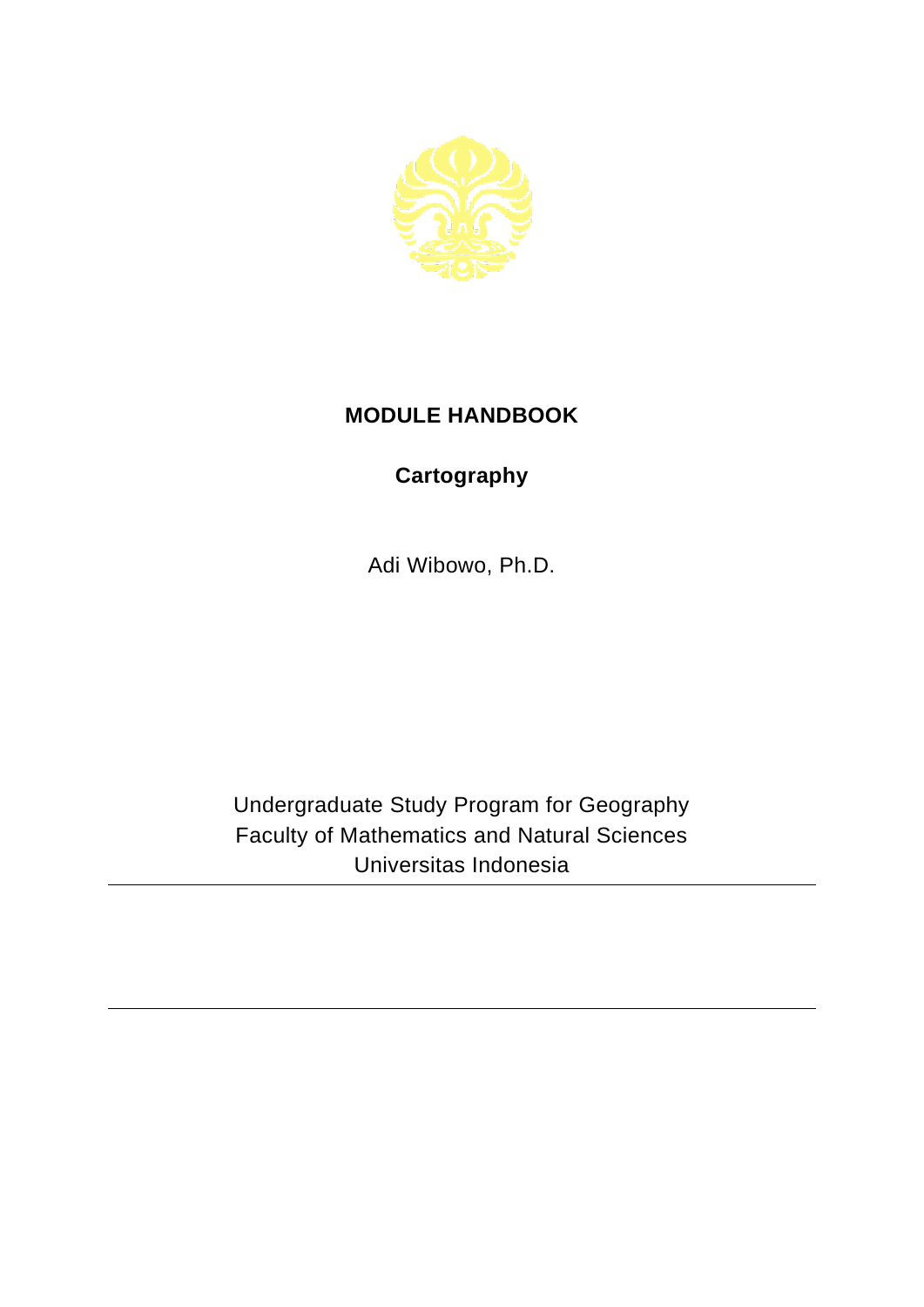| Module designation                                                 | Cartography                                                                                                                                                                                                                                                                                                                                                                                                                                                                                                                                                                                                                                                             |
|--------------------------------------------------------------------|-------------------------------------------------------------------------------------------------------------------------------------------------------------------------------------------------------------------------------------------------------------------------------------------------------------------------------------------------------------------------------------------------------------------------------------------------------------------------------------------------------------------------------------------------------------------------------------------------------------------------------------------------------------------------|
| Semester(s) in which the module is<br>taught                       | First (1st) Semester                                                                                                                                                                                                                                                                                                                                                                                                                                                                                                                                                                                                                                                    |
| Person responsible for the module                                  | Adi Wibowo, Ph.D.                                                                                                                                                                                                                                                                                                                                                                                                                                                                                                                                                                                                                                                       |
| Lecturer                                                           | Adi Wibowo, Ph.D.<br>1.<br>Dra, Tuty Handayani, M.S.<br>2.<br>Riza Putera, M.Si.<br>3.<br>4.                                                                                                                                                                                                                                                                                                                                                                                                                                                                                                                                                                            |
| Language                                                           | Bahasa Indonesia                                                                                                                                                                                                                                                                                                                                                                                                                                                                                                                                                                                                                                                        |
| Relation to curriculum                                             | Compulsory                                                                                                                                                                                                                                                                                                                                                                                                                                                                                                                                                                                                                                                              |
| Teaching methods                                                   | Student-centered Learning and combination with Cooperative Learning                                                                                                                                                                                                                                                                                                                                                                                                                                                                                                                                                                                                     |
| Workload (incl. contact hours, self-<br>study hours)               | 1.<br>Lectures: 100 minutes per week per semester<br>Assignment: 120 minutes per week per semester<br>2.<br>Independent study: 120 minutes per week per semester<br>3.<br>Minutes x weeks x semester: 340 x 14 x 1 = 4760 minutes per<br>4.<br>semester<br>5.<br>Midterm Examination: 100 minutes per semester<br>Final Examination: 100 minutes per semester<br>6.<br>Total workload per semester: 4950 minutes / 82 hours 40 minutes<br>7.                                                                                                                                                                                                                            |
| Credit points                                                      | $2$ (Two)                                                                                                                                                                                                                                                                                                                                                                                                                                                                                                                                                                                                                                                               |
| Required and recommended pre-<br>requisites for joining the module | 1.                                                                                                                                                                                                                                                                                                                                                                                                                                                                                                                                                                                                                                                                      |
| Module objectives/intended learn-<br>ing outcomes                  | After completing this course, students will be able to apply the basic<br>principles of mapping, being able to analyze by knowing and<br>understanding the process of mapping processes in reading, analyzing<br>and interpreting maps, processes and ways to complete the steps of<br>mapping activities through the basic element of mapping, also able to<br>compile data into a digital map. Students are able to analyze and provide<br>a presentation of the presentation of good and correct spatial<br>information using maps and Atlas. The output from this course is a map<br>of both manual and digital, and is produced as a print map in Atlas<br>format. |
| Content                                                            | The Concept of Mapping and the Role of Cartography in Spatial<br>1.<br><b>Studies</b><br>The Concept of Scale and Grid<br>2.<br>The Concept of Contour<br>3.<br>The Concept of Quantitative Symbol<br>4.<br>The Concept of Quantitative Symbol<br>5.<br>The Concept of Geographical Name<br>6.<br>Map Use<br>7.<br>The Concept of Projection and Georeference<br>8.<br>Coordinate and Transformation Data System<br>9.<br>10. Layout and Edge Information<br>11. Software in Digital cartography<br>12. Data Base in Digital Cartography<br>13. Simbology in Digital Cartography<br>14. Static and Dynamic Atlas                                                        |
| <b>Examination forms</b>                                           | $\overline{\phantom{a}}$                                                                                                                                                                                                                                                                                                                                                                                                                                                                                                                                                                                                                                                |